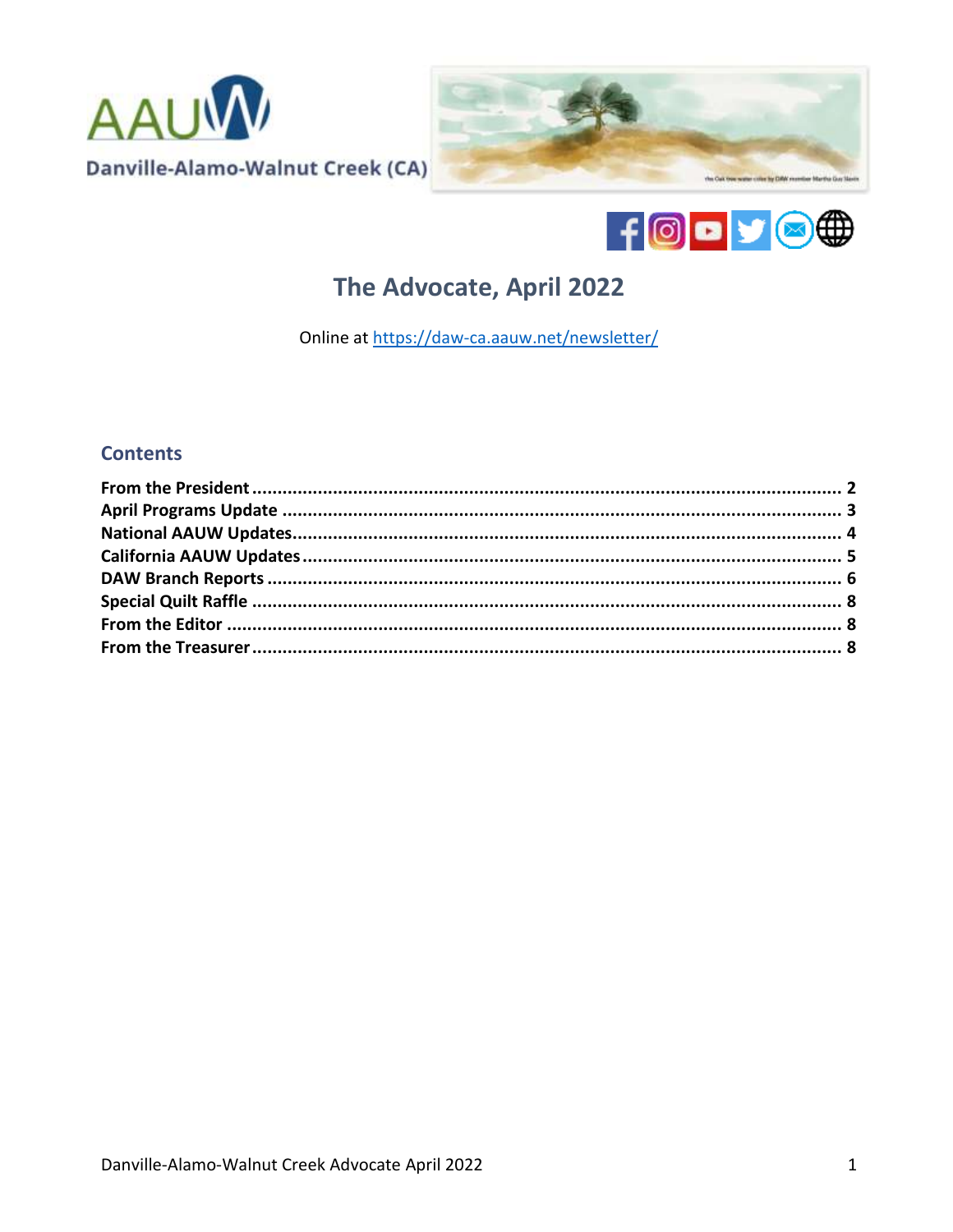<span id="page-1-0"></span>

With April's arrival, Spring is truly here. It's great to get outside in our area and enjoy the warmth, flowers, and greenery. We are truly lucky, and it certainly helps to take a break from the nightly news and other stresses in our busy lives.

For our branch, the fiscal year is getting near the end, and that means election time. Our Nominating Committee is taking a new direction for some of the coming year's board positions. To encourage newer members to participate, and to make the jobs less intimidating, we'll be creating teams to fill a few of the offices. Of course, more traditional candidates are welcome too – see the Branch Report section for more information.

Providing inspiration for action to help our planet, Earth Day is Friday, April 22. We can't change the world individually, but we can all do our part to conserve, recycle and reuse. With this in mind, we've featured quotes about Mother Earth to celebrate her in this month's issue.

Take care – be kind.

Joanne Quijano, President DAW Branch



#### **April Checklist**

- **April 11-15 - Lobby Week**
- **April 21, 7:00 pm – Branch Board Meeting**
- **April 22, 4:00pm - Vineyard Stroll for Local Scholarships**  See more info **[HERE](https://daw-ca.aauw.net/2022apr/)** Get your quilt raffle tickets **[HERE](http://daw-ca.aauw.net/quilt)**
- **April 22 – Earth Day**
- **May 10 – Leading and Finding Solutions with Lucinda Jackson** Save the date for our May program!
- **[Donate here](https://daw-ca.aauw.net/donate/) to support the DAW fundraising campaign**
- **Volunteer!** Become a candidate for the **branch board, l**earn about positions **[HERE](https://daw-ca.aauw.net/volunteers-needed/)**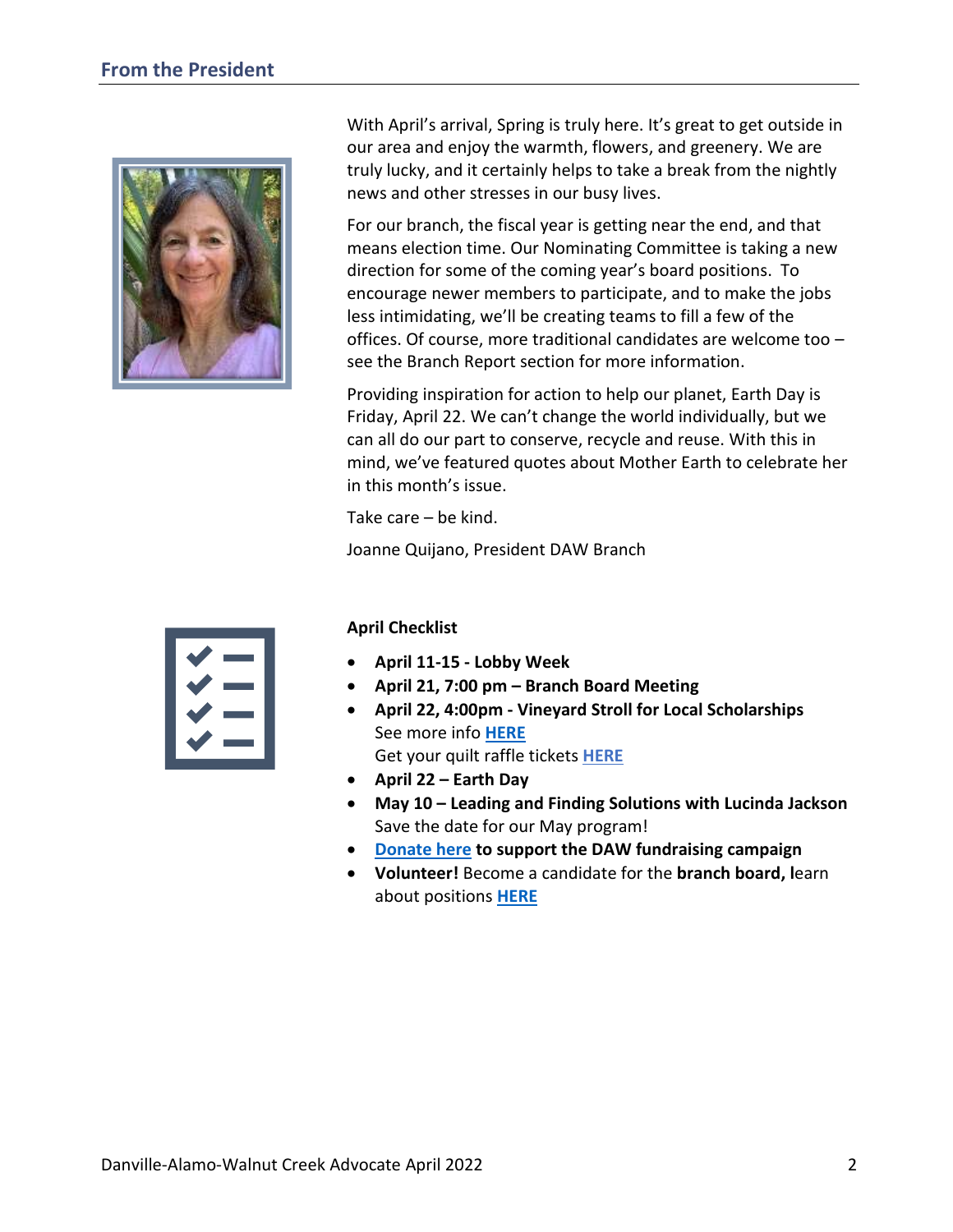<span id="page-2-0"></span>*"April is the kindest month. April gets you out of your head and out working in the garden." Mary Robinson*



**Savor the date: April 22 - Vineyard Stroll, Sipping and Supporting AAUW College Scholarships**



Come raise a glass to support women and girls, while enjoying an evening in a local vineyard with fine friends, appetizers and wine.

Contributions from the event being held Friday from 4-7 p.m., will be used entirely for scholarships for college women from the San Ramon Valley, and includes:

- Tasting current vintages from Sky Terrace Vineyards
- "Springtime Sparklers" Quilt by Mary Mix and Garden basket raffle opportunities
- Gourmet appetizers and sweets from the members of DAW-AAUW
- Parking nearby with shuttle service to the vineyard.

Tickets are \$40. Space is limited, so order your tickets **HERE** or purchase (check or cash only) at East Bay Flower Company in the Danville Livery.



#### **Lobby Week – time to meet with California lawmakers**

It's still not too late to sign up and register for the Lobby Week training webinar on April 7 at 7 pm. You'll learn about the lobby process that AAUW California will be using this year. And, if space is available, you may be able to participate in the meetings with our lawmakers, joining those who have already registered.

Lobby Week takes place April 11-15 while our California representatives are home on break from Sacramento. Click [HERE](https://www.aauw-ca.org/event/lets-get-ready-to-rumble-everything-you-need-to-know-to-prepare-for-lobby-day/?instance_id=1043) for more information and the webinar link.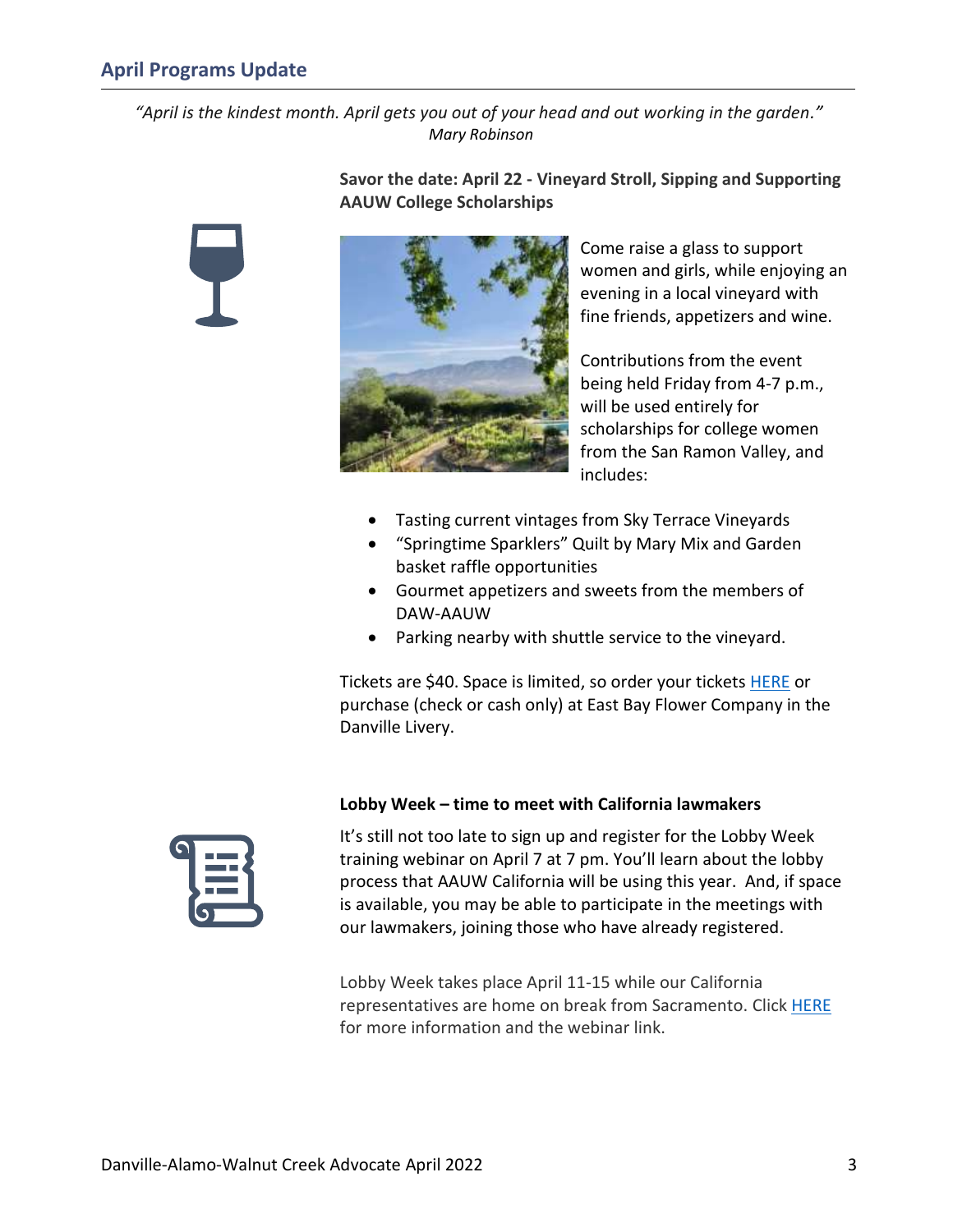

### **Save the date for "Leading and Finding Solutions"**

Lucinda Jackson will be the speaker for our branch's May program. She is the founder of LJ Ventures, a firm that focuses on energy and the environment and empowering women (and men!) in the workplace and in our next act - retirement. Lucinda will be presenting a fascinating program on leadership in women's careers and in retirement. Save the date, May 10, and watch for more information in next month's newsletter.

# <span id="page-3-0"></span>**National AAUW Updates**

*"I don't know whether nice people tend to grow roses or growing roses makes people nice."*

*—Roland A. Browne*



**Rejoice over Ketanji Brown Jackson's Supreme Court nomination!**

In March, AAUW Chief Executive Officer Gloria L. Blackwell issued a statement on President Biden's nomination of Judge Ketanji Brown Jackson to the U.S. Supreme Court.

"Our hearts are full with profound joy, pride and exhilaration that President Biden has nominated the brilliant, inspiring and eminently qualified Judge Ketanji Brown Jackson to serve on the Supreme Court of the United States of America.

As an organization that has worked for 140 years to advance the rights of all women, AAUW views her nomination as a historic milestone that will move us more swiftly to gender and racial equity and justice. Her confirmation won't just give a Black woman "a seat at the table," but will bring valuable and muchneeded new insights to the highest court in the land to the benefit of us all."

Read the full article on the aauw.org website [here.](https://www.aauw.org/resources/news/media/press-releases/statement-jackson-supreme-court-nomination/)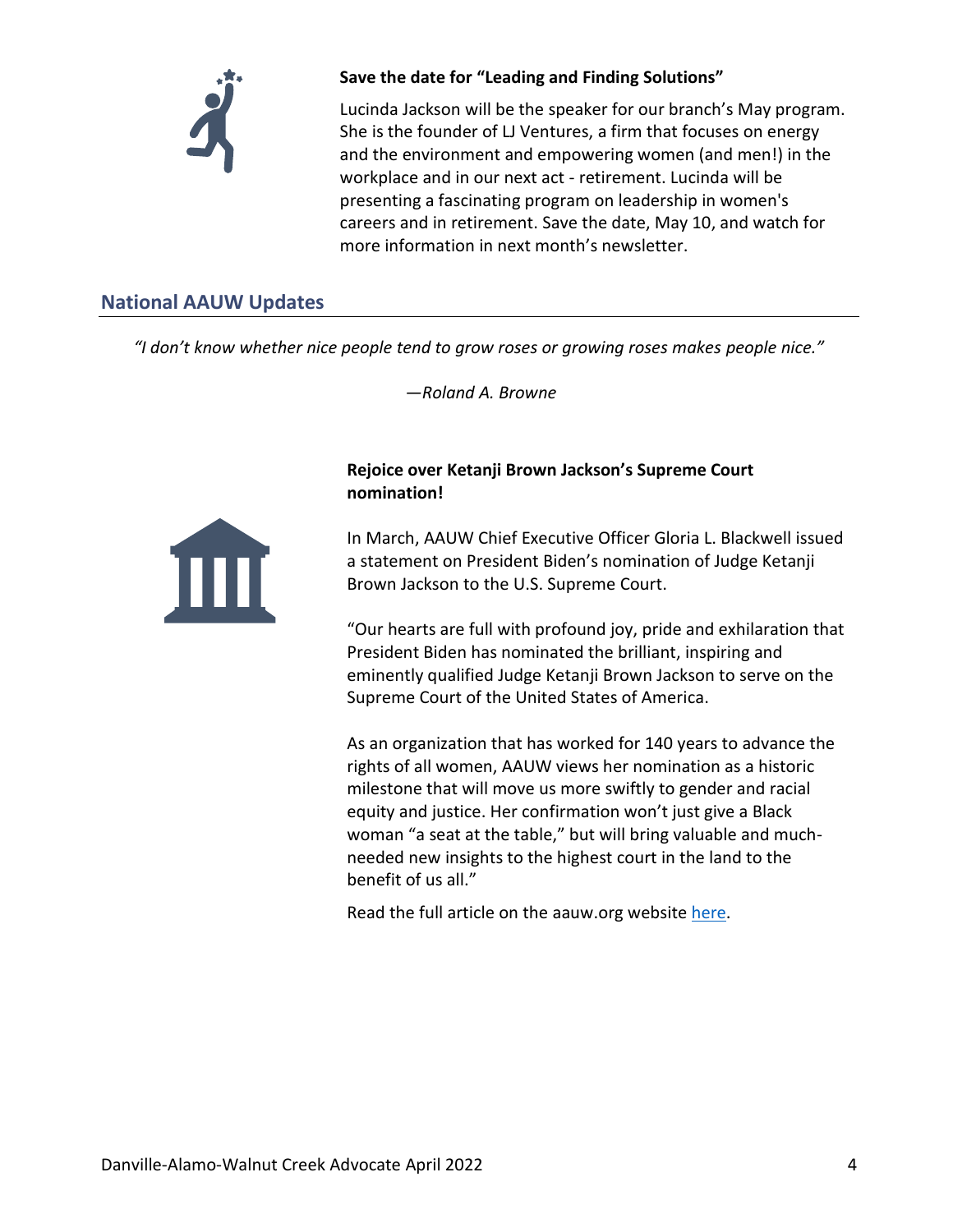<span id="page-4-0"></span>*"Every aspect of our lives is, in a sense, a vote for the kind of world we want to live in." Frances Moore Lappé, author of Diet for a Small Planet*



#### **Attend the AAUW California annual event April 30**

California's annual virtual event this year will be a "Zoom-orama" experience featuring fabulous speakers AAUW CEO Gloria Blackwell, awards for a plethora of accomplishments, news on the advocacy front and our Speech Trek finalists.

We'll also journey into uncharted waters with Adventures in AAUWLand breakout sessions. Choose your own adventure by participating in 20 free form conversations hosted by passionate members. Learn more and register [here.](https://www.aauw-ca.org/2022-annual-event-a-real-adventure/)

*Charmen Goehring, Meetings Planner, [meetings@aauw-ca.org](mailto:meetings@aauw-ca.org)*

#### **Vote for your California AAUW directors**



The Nominations and Elections Committee is excited to announce that we have a candidate for secretary and a slate of candidates for the California State AAUW's seven open director positions. Thanks to everyone who stepped up to serve on the State Board.

The voting period runs April 23 to May 15 and all members will receive an email with their ballots. Members may also request a paper ballot. Read the candidates' bios on the state website [here.](https://www.aauw-ca.org/2022-candidates/)

*By Charmen Goehring, Nominations & Elections Chair,*  [nominating@aauw-ca.org](mailto:nominating@aauw-ca.org)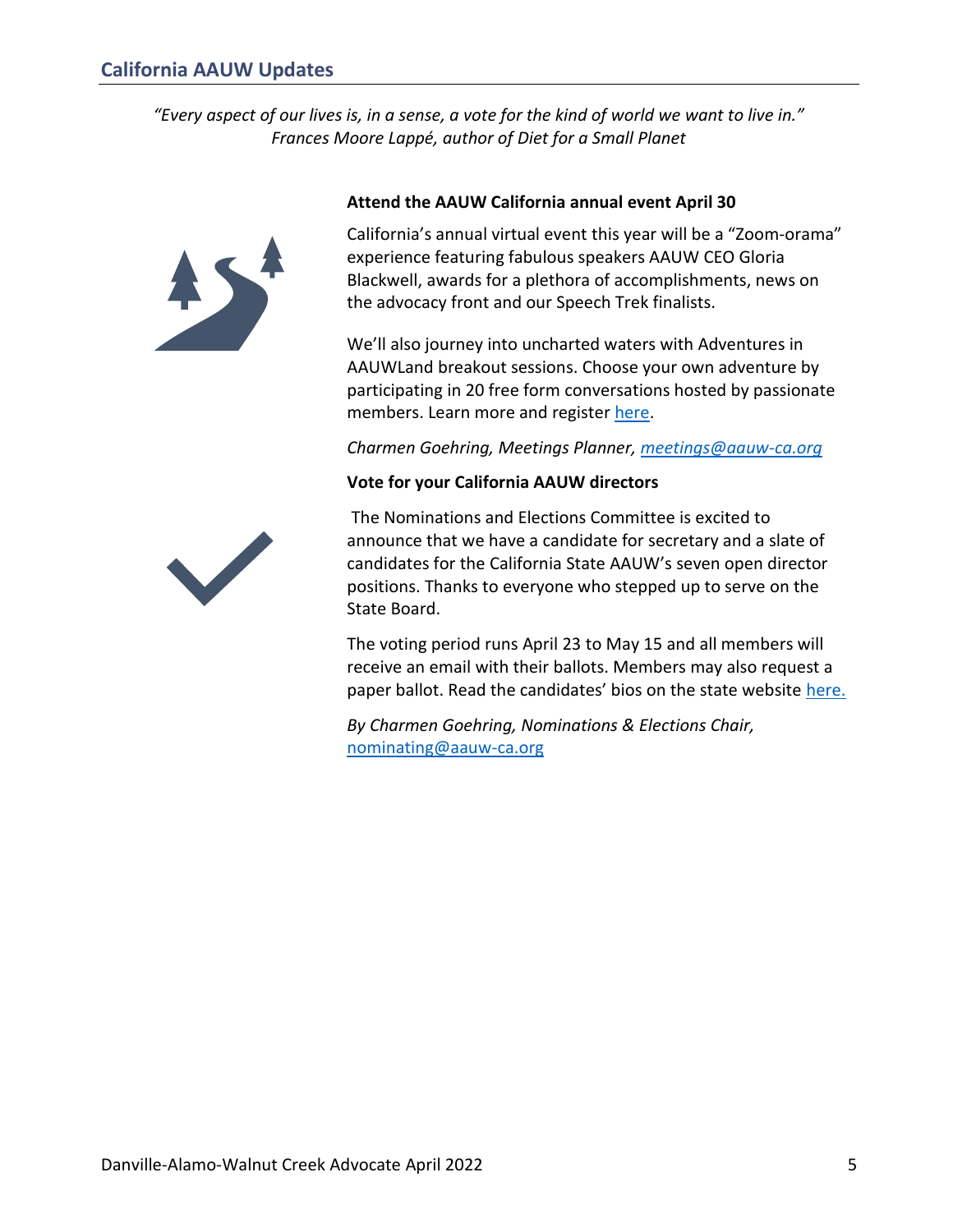<span id="page-5-0"></span>*"The environment, after all, is where we all meet, where we all have a mutual interest. It is one thing that all of us share. It is not only a mirror of ourselves, but a focusing lens on what we can become." Lady Bird Johnson*

**Learn about Public Policy** 





*UC Berkeley Student enrollment moratorium overturned*

California lawmakers have introduced a bill that would override a court order requiring UC Berkeley to cut its student enrollment by several thousand. Senate Bill 118, introduced by the Senate Committee on Budget and Fiscal Review, gives California university leaders 18 months to address California Environmental Quality Act-related issues before courts may issue decisions impacting enrollment growth. UC Berkeley has been the subject of one such CEQA lawsuit, as a neighborhood group challenged a proposed student housing project in court.

#### **Nurse practitioners qualified to perform abortion procedure**

Toni Atkins (D-San Diego) said Senate Bill 1375 addresses two issues by allowing experienced nurse practitioners in California to qualify more quickly, to work independently of a doctor and by adding abortion care to the services they can offer without physician oversight.

"SB 1375 is a proactive step further to increase access to affordable quality abortion care in California," Atkins said. "Our state is facing a serious shortage of primary care clinicians, especially for our Latino, Black and Native American communities — a problem that is expected to get even more dire over the next decade."

California has also been declared a "sanctuary state" by Governor Newsom for access to abortion.



**AAUW State 2022 Legislative Agenda**: 111 bills have been identified as aligned with AAUW's mission. The state Public Policy Committee met this month to select 30-35 of those for our 2022-23 Legislative Agenda.

**Lobby Week**: Over 110 California members have registered to participate in Lobby Week, April 11-15. It's still not too late to sign up and register for training on April 7 at 7 pm.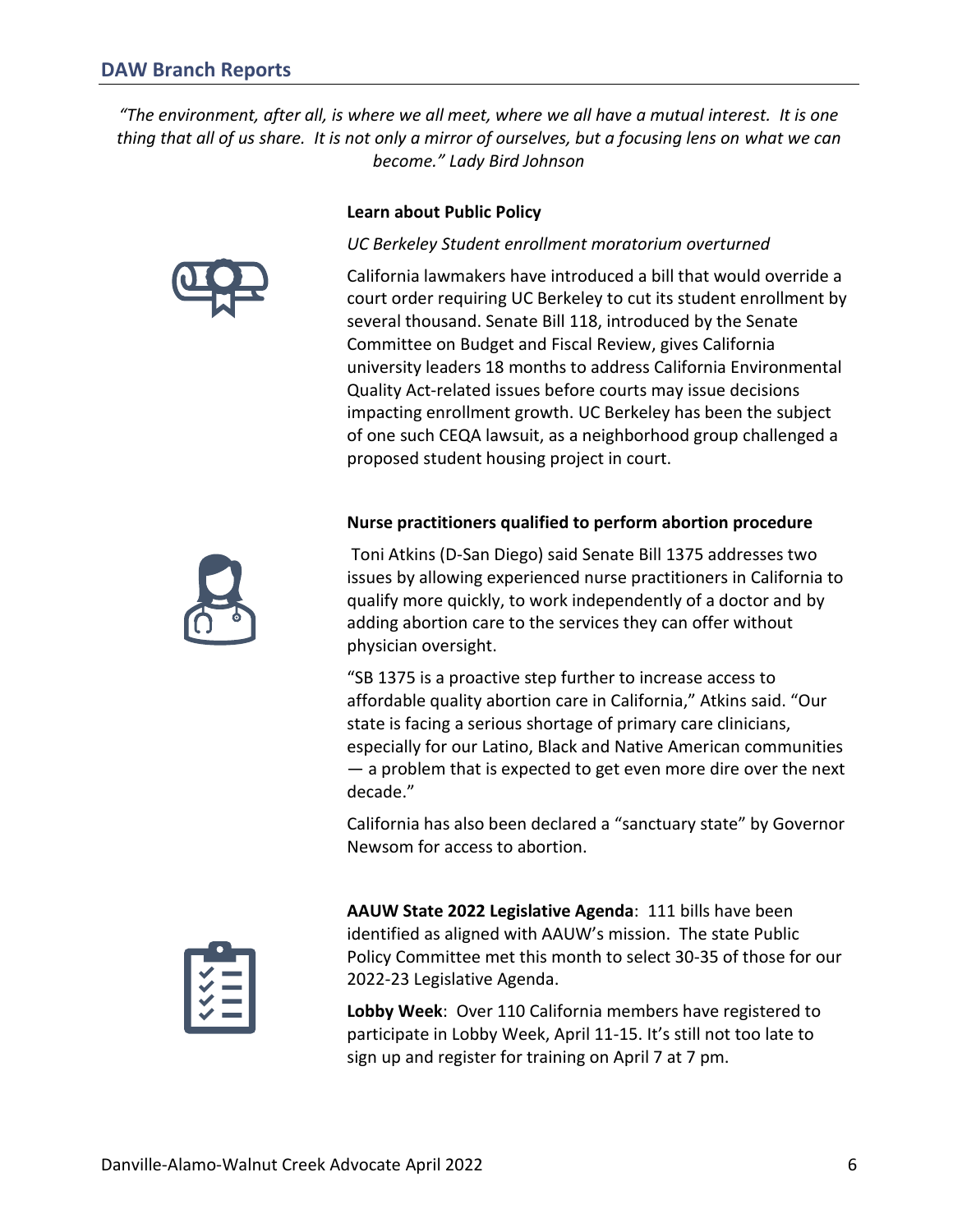**Equal Pay Day, March 15**: Governor Newsom has signed an Equal Pay Pledge, which highlights investments and actions to advance pay and gender equity.

**Title IX 50th Anniversary Celebration**: AAUW California is sponsoring a joint resolution to commemorate this landmark, AJR23.

AAUW supports the nomination of Ketanji-Brown to the Supreme Court and encourages us to contact our senators to support her selection.

The world has watched with horror the events unfolding in Ukraine with the Russian army's invasion. This event has united the liberal democratic nations to band together and apply severe sanctions on Russia and its oligarchs. The humanitarian crisis caused by so many displaced people keeps worsening with no resolution in sight.

Stay alert! Stay informed! Stay engaged!

*Asha Bajaj, Public Policy chair AAUW Danville-Alamo-Walnut Creek*

#### **Consider a Branch Board position**

We are soliciting candidates for the DAW Branch Board for the coming 2022-2023 fiscal year. Now is the time to step up and contact the Nominating Committee if you are interested in getting more active in supporting our branch. Past officers will be available to mentor new officers, and we are also considering more collaborative teams to lead some positions.

Nominating Committee members are Chris Ritter, Marsha Anderson-Landau, Bette Felton, and Judy Slinger; you may contact any of them to find out about the board positions. Or check the branch website [HERE](https://daw-ca.aauw.net/volunteers-needed/) for more information.

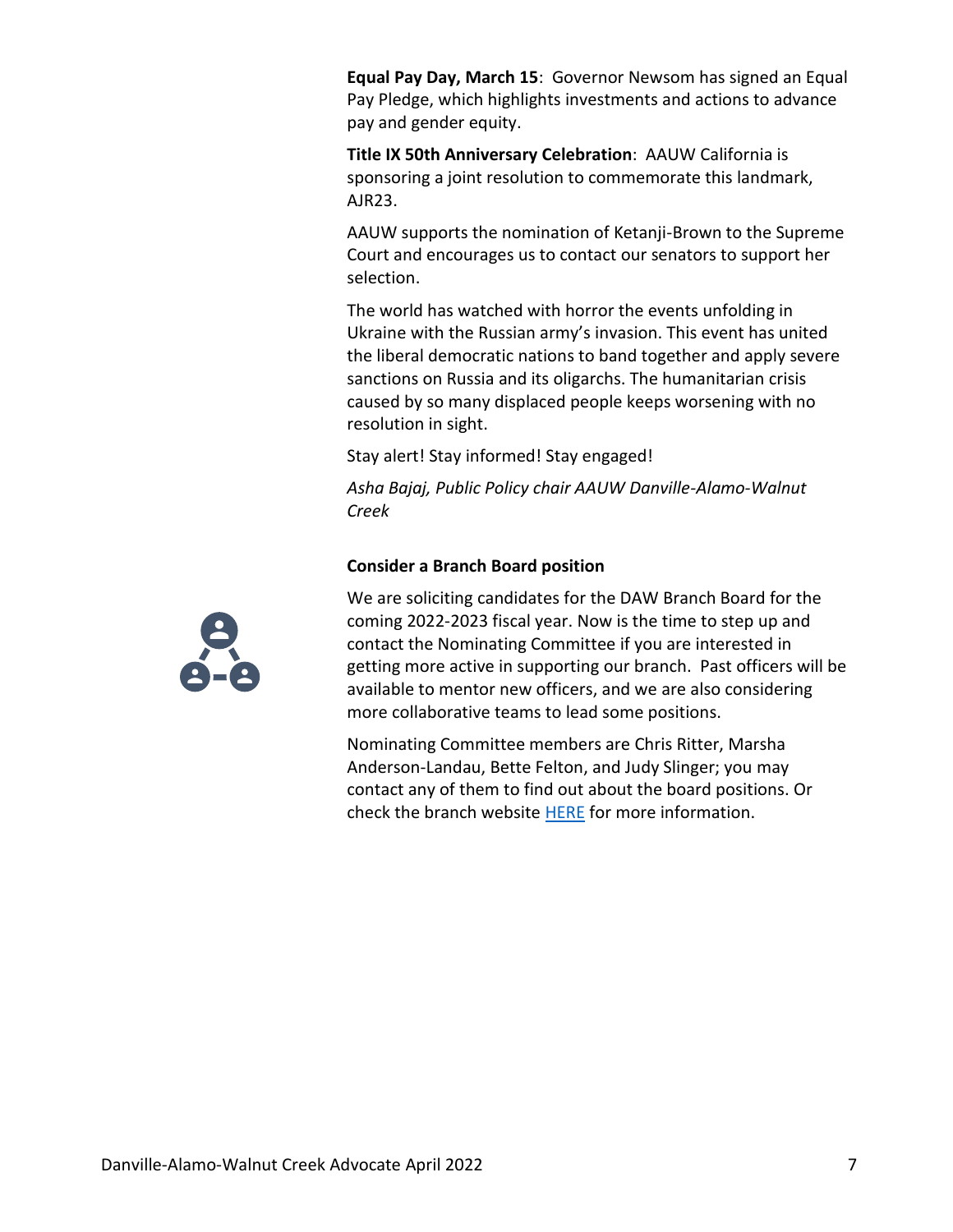<span id="page-7-0"></span>

**Get your raffle tickets to support the Creative Endeavors Scholarship**

"Springtime Sparkler"

56" x 66" Quilt Stitched by Mary Mix 2021

Raffle tickets are available now **[HERE](http://daw-ca.aauw.net/quilt)**

\$10 for 2 tickets

\$21 for five tickets

The winning ticket will be drawn at the Vineyard Stroll on April 22, so be sure to get your ticket soon! You don't have to be present to win this beautiful quilt.

# <span id="page-7-1"></span>**From the Editor**

*"And into the forest I go, to lose my mind and my soul." —John Muir*



#### **Contribute to the Advocate**

Send ideas, articles and pictures to Editor Stephanie Denman, [steph@denmans.us](mailto:steph@denmans.us) by the 15<sup>th</sup> of the month to appear in the next issue. Submissions should be in the following format:

- Articles in a .doc or .docx file, or in the body of an email
- Pictures in .jpg format (compressed)

Find contact information about people mentioned in the Advocate on our [branch website](https://daw-ca.aauw.net/) and in your directory. If you do not have a directory, contact Tena Gallagher.

# <span id="page-7-2"></span>**From the Treasurer**



#### **Handle Money Matters Here**

Please send expense vouchers or deposits to our AAUW P.O. Box 996 in Alamo, 94507 for expedited processing. Refer to our branch website for specific forms and instructions – Click on [Members](https://daw-ca.aauw.net/members/members-only/)  [Page.](https://daw-ca.aauw.net/members/members-only/)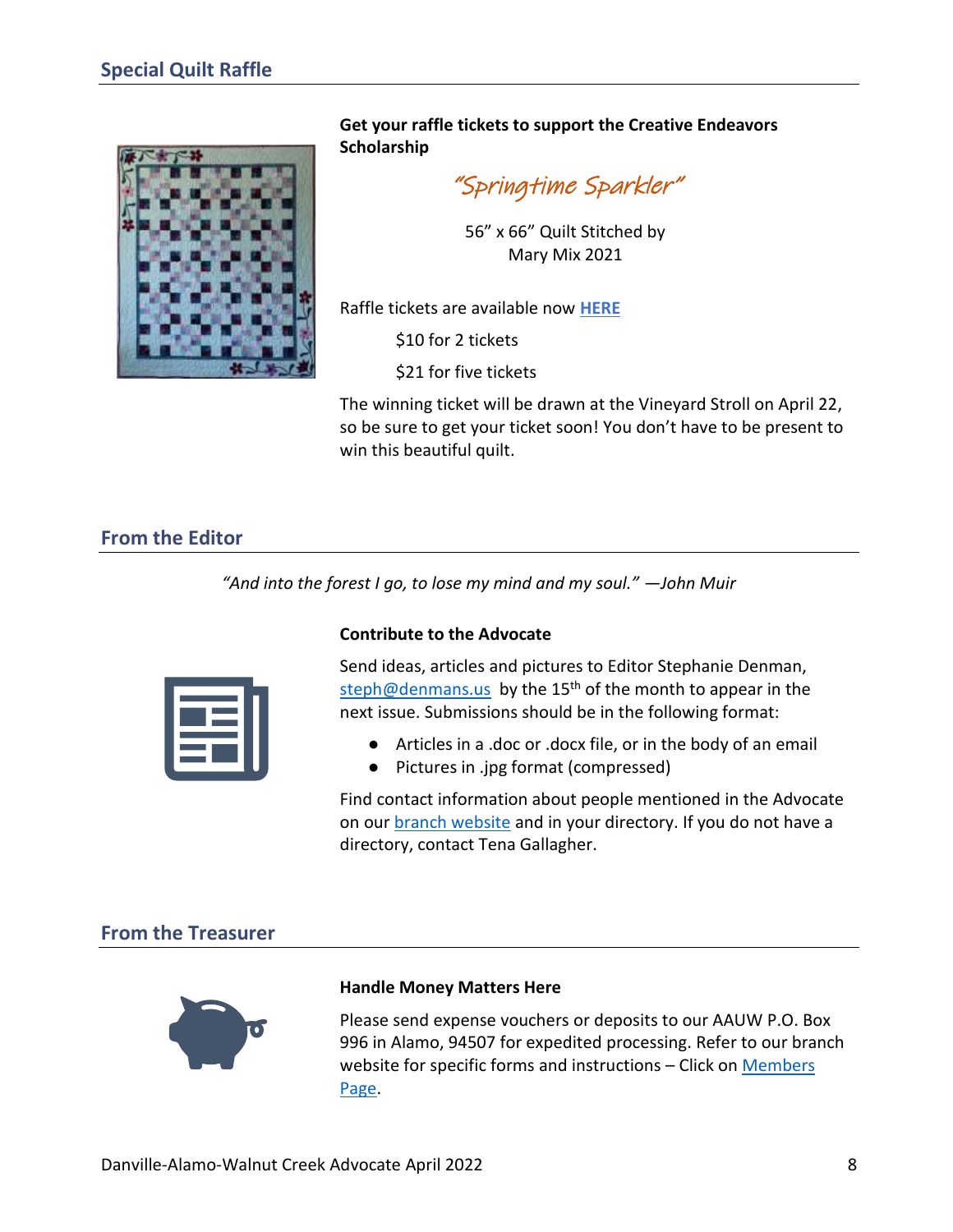Our Wonderful Sponsors

Know someone who may be interested in becoming an advertiser? Contact Marsha Anderson Landau, email[: marsha888@comcast.net,](mailto:marsha888@comcast.net) or call (925) 351-8188.



*Negotiate today's residential real estate market with confidence.* Marsha Anderson\* [marsha888@comcast.net](mailto:marsha888@comcast.net)



*Enjoy award-winning authentic Italian dining.* <http://montecatinirestaurant.com/>



*Take advantage of advanced technologies to communicate more effectively.* Louis Leveriza <http://www.diabloprinting.com/>



*Add beauty to your life with fine floral arrangements and gifts.* Kris Simpson <https://www.eastbayflowercompany.com/>



*Stay curious…join us in lifelong learning.* Bette Felton\* [www.scholarolli.com](https://www.scholarolli.com/)

\*DAW AAUW members are marked with an asterisk